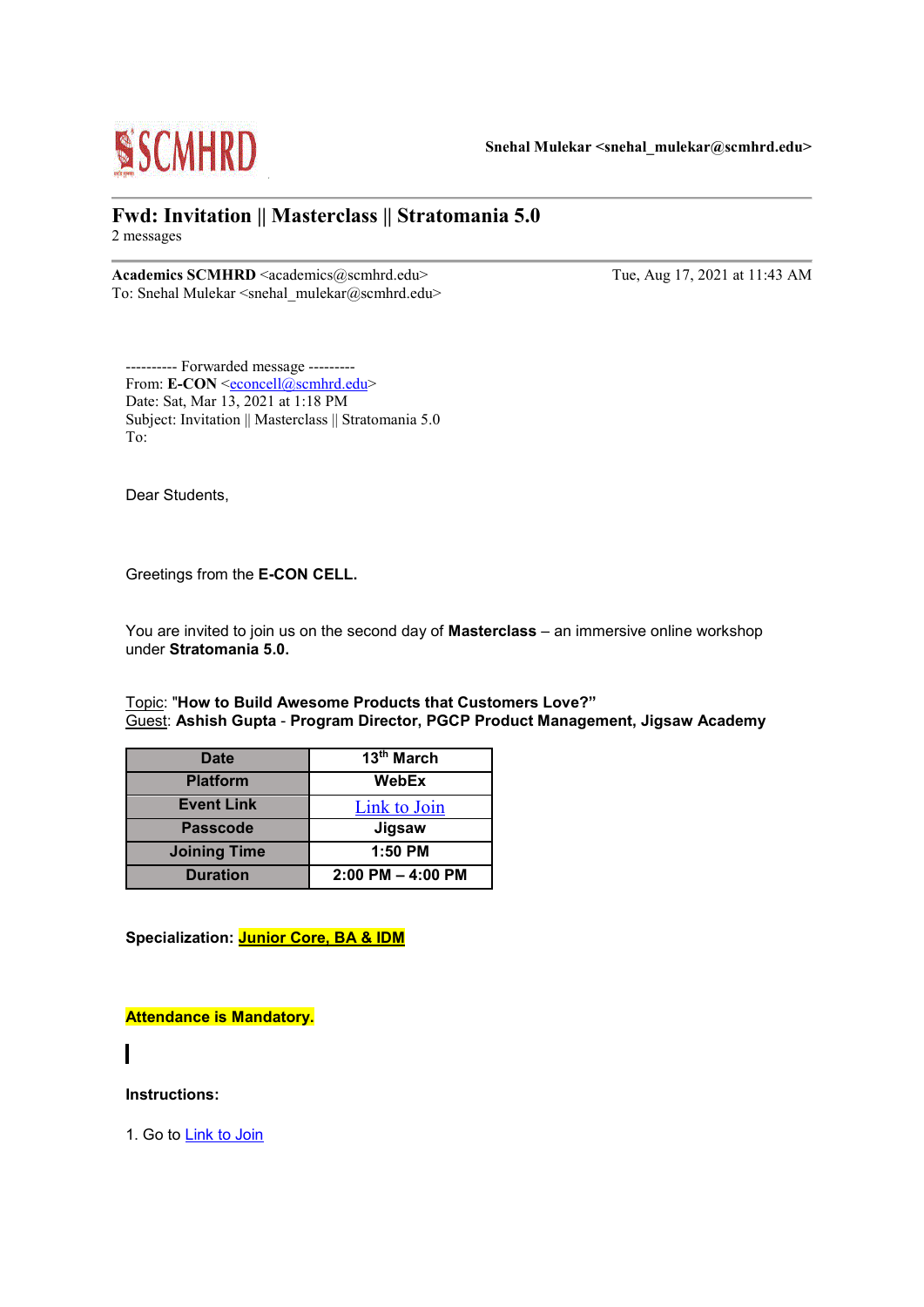- 2. Enter your name and email address.
- 3. Enter the session password: Jigsaw & Click "Join Now".
- 4. Follow the instructions that appear on your screen.
- 5. You are required to join via SCMHRD account only. Guests will not be admitted.
- 6. Invite Link is not to be shared with anyone.
- 7. When joining the session, make sure your microphone is **on mute**.

8. In case there are any questions asked by the speaker, please unmute yourself to answer or use the chat.

**Thanks and Regards,**

## **E-CON || Entrepreneurship & Consulting Cell**

**Symbiosis Centre for Management & Human Resource Development** Symbiosis Infotech Campus, Rajiv Gandhi Infotech Park, MIDC Hinjewadi, Pune - 411057 **Connect with us:**



**Celebrating 50 Years of Excellence** *This email is governed by the Disclaimer Terms of SIU which may be viewed at* <http://siu.edu.in/disclaimer.php>

--

Academic Team Symbiosis Centre for Management and Human Resource Development Plot No. 15, Rajiv Gandhi Infotech Park, Hinjawadi MIDC, Pune 411057, India 91 20 22944314/315/316

**S-TEAM 2021 - Consilience in Business Practices | SCMHRD**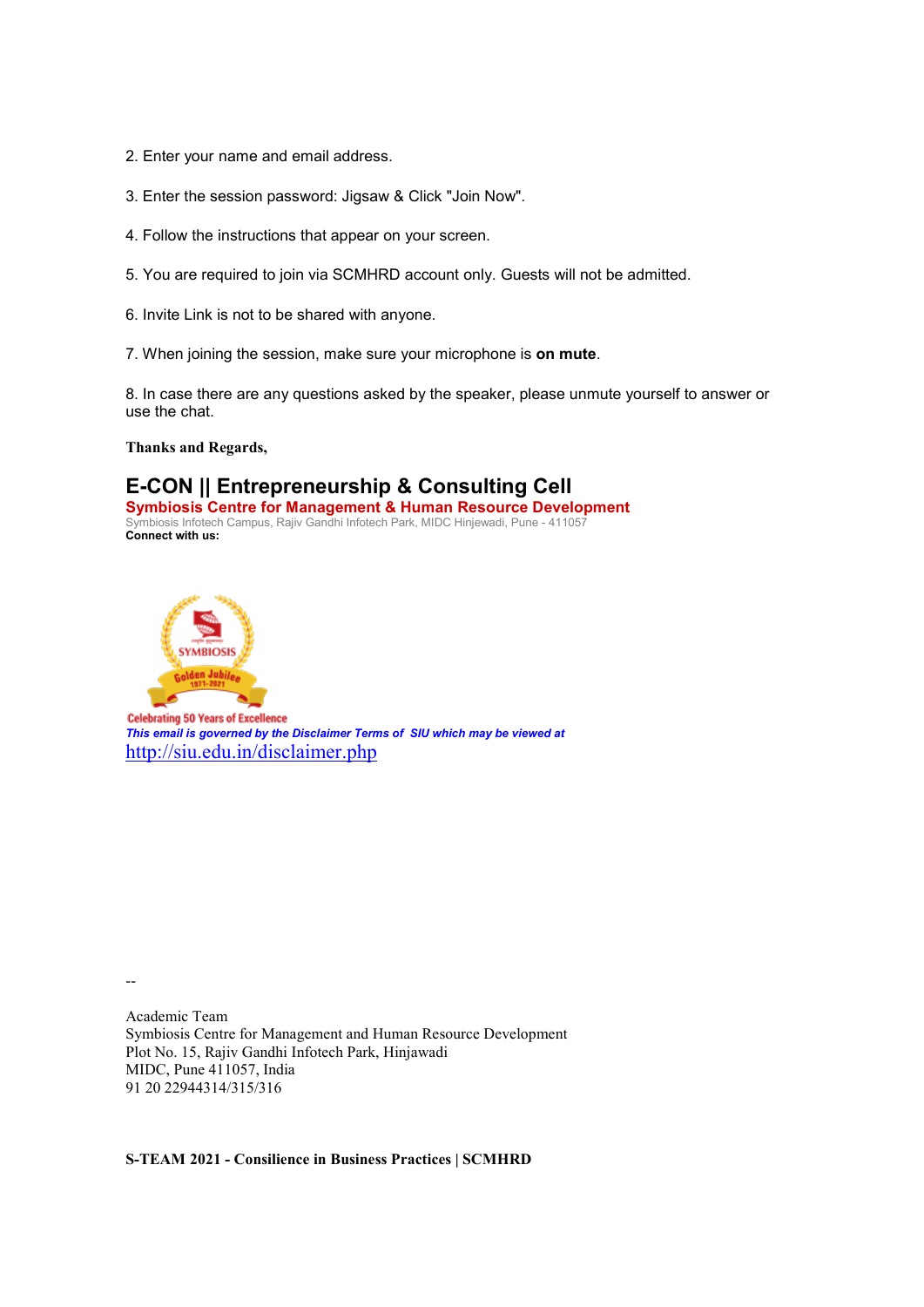**<https://scmhrdteam.scmhrd.edu/>**



**Snehal Mulekar <snehal\_mulekar@scmhrd.edu>**

#### **Fwd: Stratomania 5.0 || E-CON Cell || SCMHRD** 1 message

**Sonali Bhattacharya** <sonali bhattacharya@scmhrd.edu> Tue, Aug 17, 2021 at 11:45

To: Snehal Mulekar <snehal\_mulekar@scmhrd.edu>

AM

---------- Forwarded message --------- From: **E-CON** <<u>econcell@scmhrd.edu</u>> Date: Sat, Mar 13, 2021 at 9:07 AM Subject: Stratomania 5.0 || E-CON Cell || SCMHRD To: Faculty [<faculty\\_group@scmhrd.edu>](mailto:faculty_group@scmhrd.edu), Academics SCMHRD [<academics@scmhrd.edu>](mailto:academics@scmhrd.edu) Cc: Director Office [<director@scmhrd.edu>](mailto:director@scmhrd.edu), Deputy. Director [<deputy\\_director@scmhrd.edu>](mailto:deputy_director@scmhrd.edu), K Rajagopal  $\leq k$  rajagopal@scmhrd.edu>

Dear Sir/ Ma'am, Greetings from E-CON Cell.

We cordially invite you for **Stratomania 5.0** Please find below the **meeting links for Day 2**

| <b>Events Plan Stratomania 5.0</b>                     |                                                                                                                                                                                                                                                                                                                                                                                                                            |                                   |      |
|--------------------------------------------------------|----------------------------------------------------------------------------------------------------------------------------------------------------------------------------------------------------------------------------------------------------------------------------------------------------------------------------------------------------------------------------------------------------------------------------|-----------------------------------|------|
| Date: - 13th March 2021                                |                                                                                                                                                                                                                                                                                                                                                                                                                            |                                   |      |
| <b>Event</b>                                           | <b>Guest Name</b>                                                                                                                                                                                                                                                                                                                                                                                                          | <b>Timing</b>                     | Link |
| E-Talk 4                                               | Dr. Anil Kumar Misra, CHRO-<br><b>Magicbricks</b><br>Past-Fidelity, Tesco, Capgemini, Justdial                                                                                                                                                                                                                                                                                                                             | $9.30 \text{ am}$ -<br>$10.30$ am | Link |
| <b>Entrepreneu</b><br>rship Panel<br><b>Discussion</b> | Topic: "Entrepreneurship: mastering the<br>art of calling shots" Govind<br>Ramachandran - Founder & CEO -<br>ErgoTalent Ajay Lakhotia - Founder,<br>Venture Capitalist, Angel Investor -<br><b>Stockgro Abhishek Asthana - Founder -</b><br>GingerMonkey Sanjay Bharti - Director,<br><b>Business - Acko Moderator: Aaryendr</b><br>Rajpurohit - Speaker   Author   Trainer  <br><b>Entrepreneur, GM-Netcore Solutions</b> | $11$ am $-12.30$<br>pm            | Link |
| Concluding                                             | <b>Concluding Remarks by Dr. Netra</b>                                                                                                                                                                                                                                                                                                                                                                                     | $12.30$ pm $-$                    | Link |
| <b>Remarks</b>                                         | <b>Neelam, Deputy Director, SCMHRD</b>                                                                                                                                                                                                                                                                                                                                                                                     | $12.40 \text{ pm}$                |      |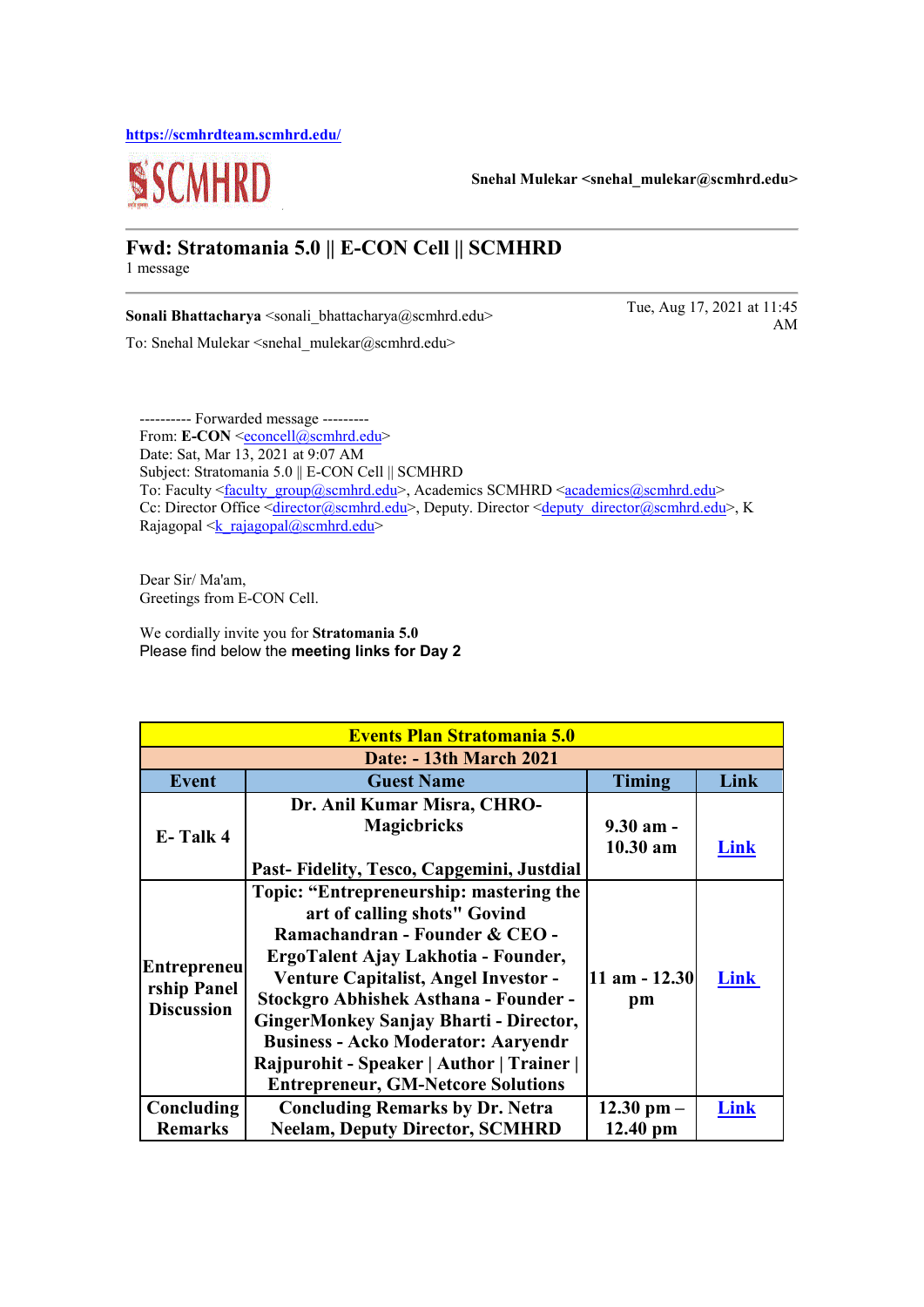| Vote of       | Vote of Thanks by Dr. K Rajagopal,                   | $12.40$ pm $-$               | Link |
|---------------|------------------------------------------------------|------------------------------|------|
| <b>Thanks</b> | <b>Member Faculty, E-CON Cell</b>                    | $12.50$ pm                   |      |
|               | Masterclass   Ashish Gupta (Program Director, Jigsaw | $2 \text{ pm} - 4 \text{pm}$ |      |
| <b>Finals</b> | <b>Academy</b> )                                     |                              |      |

Looking forward to having your kind presence in Stratomania 5.0.

#### **Warm Regards,**

# **E-CON || Entrepreneurship & Consulting Cell**

**Symbiosis Centre for Management & Human Resource Development** Symbiosis Infotech Campus, Rajiv Gandhi Infotech Park, MIDC Hinjewadi, Pune - 411057 **Connect with us:**



**Celebrating 50 Years of Excellence** *This email is governed by the Disclaimer Terms of SIU which may be viewed at* <http://siu.edu.in/disclaimer.php>

**S-TEAM 2021 - Consilience in Business Practices | SCMHRD <https://scmhrdteam.scmhrd.edu/>**



**Celebrating 50 Years of Excellence** *This email is governed by the Disclaimer Terms of SIU which may be viewed at* <http://siu.edu.in/disclaimer.php>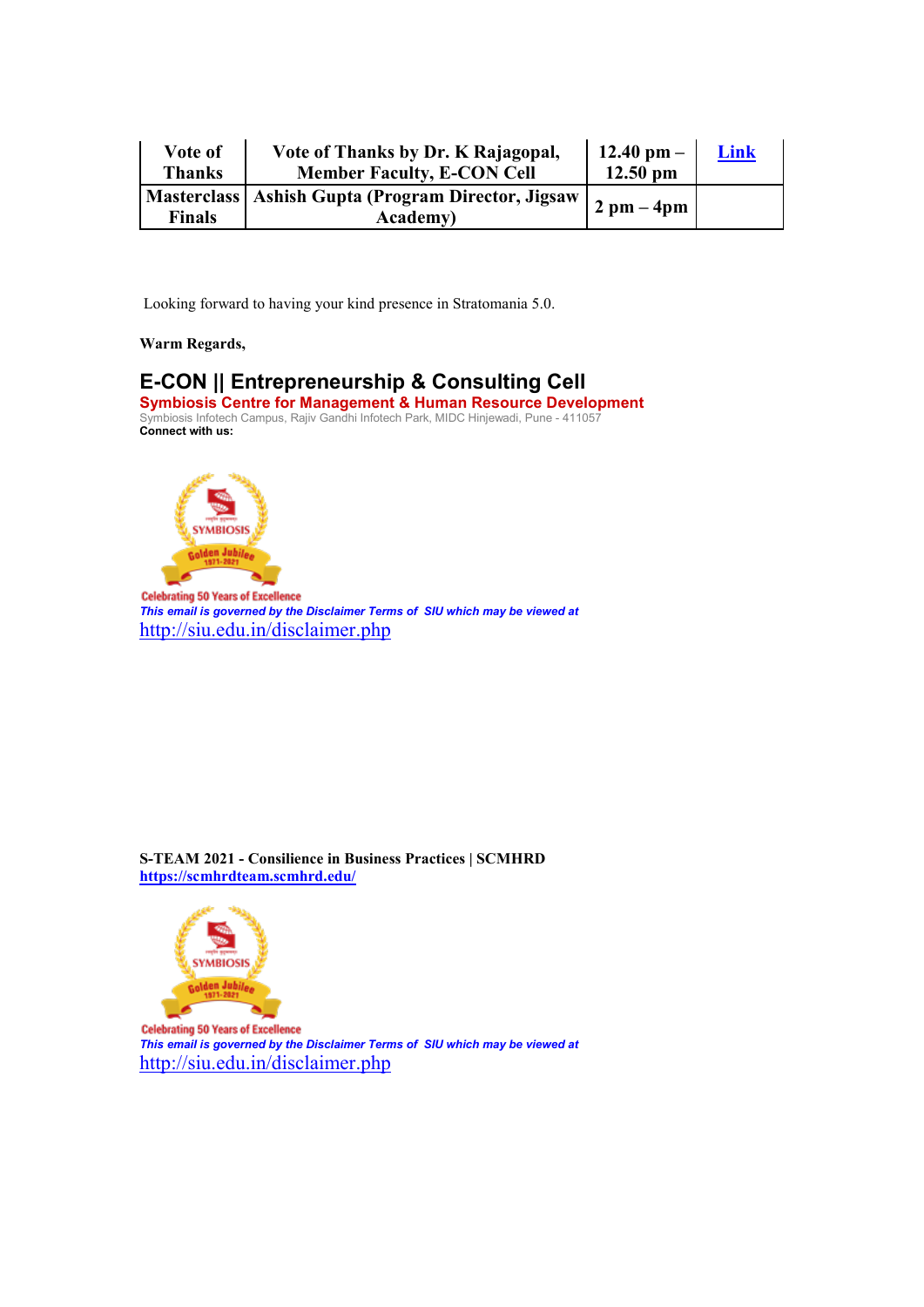

**Celebrating 50 Years of Excellence** *This email is governed by the Disclaimer Terms of SIU which may be viewed at* <http://siu.edu.in/disclaimer.php>

**Academics SCMHRD** <academics@scmhrd.edu> Tue, Aug 17, 2021 at 11:44 AM To: Snehal Mulekar <snehal\_mulekar@scmhrd.edu>

PFA schedule [Quoted text hidden]

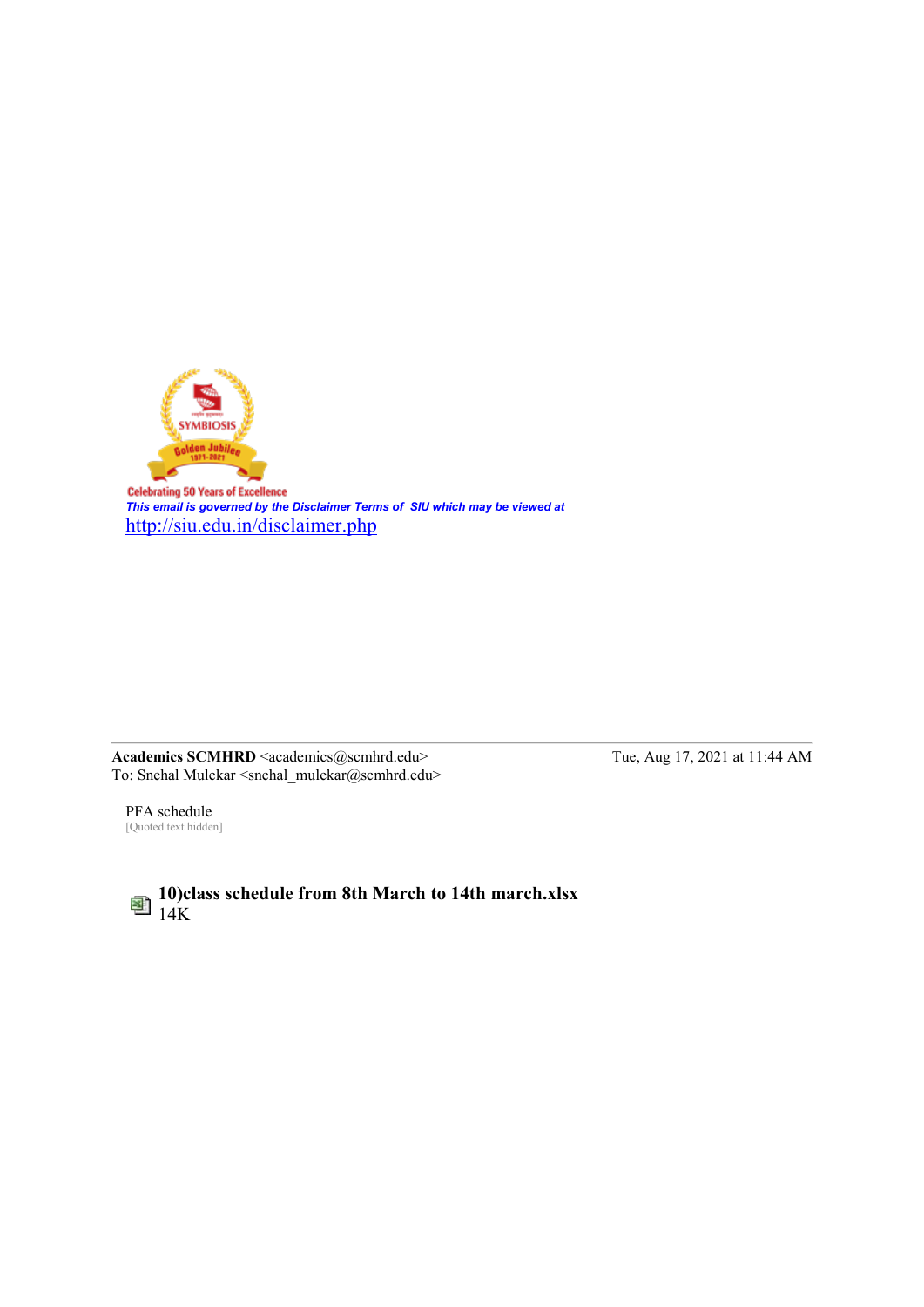| <b>Full Name</b>                 | <b>User Actior Timestamp</b> |                       |
|----------------------------------|------------------------------|-----------------------|
| Dr. Dipasha Sharma               | Joined                       | 3/13/2021, 9:26:06 AM |
| Parvathi Ramesh SCMHRD           | Joined                       | 3/13/2021, 9:26:06 AM |
| Satvik Huria SCMHRD              | Joined                       | 3/13/2021, 9:26:06 AM |
| Ashish Panda SCMHRD              | Joined                       | 3/13/2021, 9:26:06 AM |
| <b>Ritam Roy SCMHRD</b>          | Joined                       | 3/13/2021, 9:26:06 AM |
| Mayank Jamnal SCMHRD             | Joined                       | 3/13/2021, 9:26:06 AM |
| Sobhan Acharya SCMHRD            | Joined                       | 3/13/2021, 9:26:06 AM |
| Saurabh Gaikwad SCMHRD           | Joined                       | 3/13/2021, 9:26:06 AM |
| <b>Arnav Munde SCMHRD</b>        | Joined                       | 3/13/2021, 9:26:06 AM |
| <b>Abhinav Poddar SCMHRD</b>     | Joined                       | 3/13/2021, 9:26:06 AM |
| <b>Abhinav Anand SCMHRD</b>      | Joined                       | 3/13/2021, 9:26:06 AM |
| Satyabrata Mohapatra SCMHRD      | Joined                       | 3/13/2021, 9:26:06 AM |
| <b>Arisht Aveiro SCMHRD</b>      | Joined                       | 3/13/2021, 9:26:06 AM |
| Parag Borulkar SCMHRD            | Joined                       | 3/13/2021, 9:26:06 AM |
| Imaan Singh SCMHRD               | Joined                       | 3/13/2021, 9:26:06 AM |
| Jinoy Joy SCMHRD                 | Joined                       | 3/13/2021, 9:26:06 AM |
| <b>Ankit Arora SCMHRD</b>        | Joined                       | 3/13/2021, 9:26:06 AM |
| Kondakinchangi Praghna SCMHRD    | Joined                       | 3/13/2021, 9:26:06 AM |
| Rashmi Agrawal SCMHRD            | Joined                       | 3/13/2021, 9:26:06 AM |
| <b>Vipul Agrawal SCMHRD</b>      | Joined                       | 3/13/2021, 9:26:06 AM |
| <b>Vipul Agrawal SCMHRD</b>      | Left                         | 3/13/2021, 9:26:06 AM |
| <b>Vipul Agrawal SCMHRD</b>      | Joined                       | 3/13/2021, 9:26:06 AM |
| Vadiyampeta Sindhuja SCMHRD      | Joined                       | 3/13/2021, 9:26:06 AM |
| Yogesh Mishra SCMHRD             | Joined                       | 3/13/2021, 9:26:06 AM |
| Shambajeet Ghosh SCMHRD          | Joined                       | 3/13/2021, 9:26:06 AM |
| Debtanu Dutta SCMHRD             | Joined                       | 3/13/2021, 9:26:06 AM |
| <b>Vikas Sharma SCMHRD</b>       | Joined                       | 3/13/2021, 9:26:06 AM |
| Lavanya Gupta SCMHRD             | Joined                       | 3/13/2021, 9:26:06 AM |
| Burla Soundarya SCMHRD           | Joined                       | 3/13/2021, 9:26:06 AM |
| <b>Sudarshan Srinivas SCMHRD</b> | Joined                       | 3/13/2021, 9:26:06 AM |
| Jyotshna Koirala SCMHRD          | Joined                       | 3/13/2021, 9:26:06 AM |
| Gaurangi Singhal SCMHRD          | Joined                       | 3/13/2021, 9:26:06 AM |
| Gaurangi Singhal SCMHRD          | Left                         | 3/13/2021, 9:26:06 AM |
| Gaurangi Singhal SCMHRD          | Joined                       | 3/13/2021, 9:26:06 AM |
| Ramakrishna M SCMHRD             | Joined                       | 3/13/2021, 9:26:06 AM |
| Ananta Jindal SCMHRD             | Joined                       | 3/13/2021, 9:26:06 AM |
| Kanak Das SCMHRD                 | Joined                       | 3/13/2021, 9:26:06 AM |
| Aishwarya Jagtap SCMHRD          | Joined                       | 3/13/2021, 9:26:06 AM |
| Shikhar Bhatt SCMHRD             | Joined                       | 3/13/2021, 9:26:06 AM |
| Abhimanyu Bajaj SCMHRD           | Joined                       | 3/13/2021, 9:26:06 AM |
| Anmol Makhija                    | Joined                       | 3/13/2021, 9:26:06 AM |
| Koustubh Ubhegaonker SCMHRD      | Joined                       | 3/13/2021, 9:26:06 AM |
| Pawari Mane SCMHRD               | Joined                       | 3/13/2021, 9:26:06 AM |
| Joe Stephen SCMHRD               | Joined                       | 3/13/2021, 9:26:06 AM |
| Param Shah SCMHRD                | Joined                       | 3/13/2021, 9:26:06 AM |
| Nikhil Mehta SCMHRD              | Joined                       | 3/13/2021, 9:26:06 AM |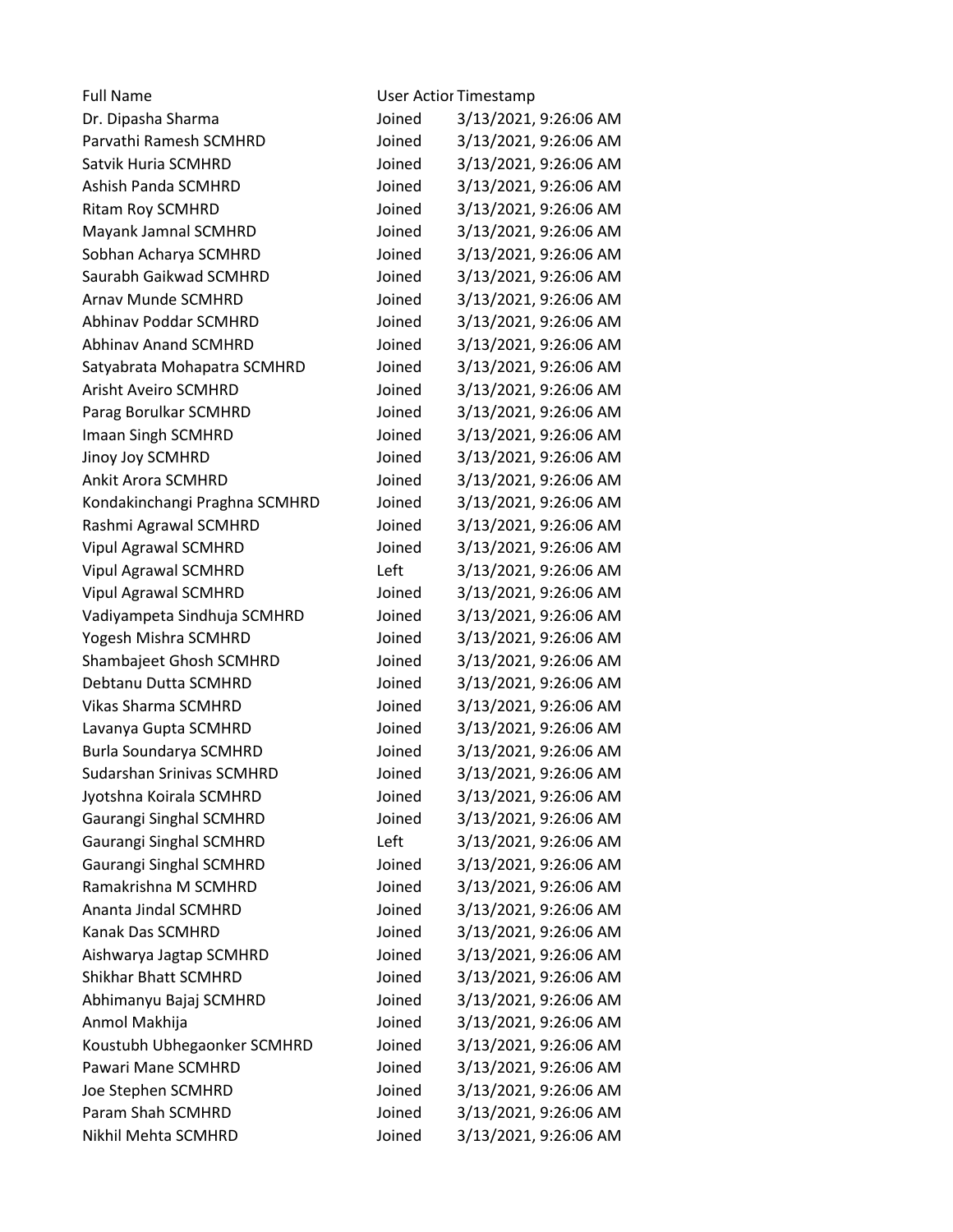| Arohi Sood SCMHRD              | Joined | 3/13/2021, 9:26:06 AM |
|--------------------------------|--------|-----------------------|
| Ayushi Khurana SCMHRD          | Joined | 3/13/2021, 9:26:06 AM |
| Subhodeep Sarkar SCMHRD        | Joined | 3/13/2021, 9:26:06 AM |
| Krishnasish Jana SCMHRD        | Joined | 3/13/2021, 9:26:06 AM |
| Deepak Gupta SCMHRD            | Joined | 3/13/2021, 9:27:23 AM |
| Parth Chhatrola SCMHRD         | Joined | 3/13/2021, 9:27:23 AM |
| Pranav Gupta SCMHRD            | Joined | 3/13/2021, 9:27:23 AM |
| <b>LOKESH SINGH</b>            | Joined | 3/13/2021, 9:27:23 AM |
| Kinjal Rathod                  | Joined | 3/13/2021, 9:27:23 AM |
| Agrima Agarwal SCMHRD          | Joined | 3/13/2021, 9:27:23 AM |
| Upasana Mishra SCMHRD          | Joined | 3/13/2021, 9:27:23 AM |
| Vaishnavi Tatpal SCMHRD        | Joined | 3/13/2021, 9:27:23 AM |
| Shreekar Kavathalkar SCMHRD    | Joined | 3/13/2021, 9:27:23 AM |
| <b>Rubal Singh SCMHRD</b>      | Joined | 3/13/2021, 9:27:23 AM |
| Saurabh Amrit SCMHRD           | Joined | 3/13/2021, 9:27:23 AM |
| Raj Arora SCMHRD               | Joined | 3/13/2021, 9:27:23 AM |
| Abhilash Chandanshiv SCMHRD    | Joined | 3/13/2021, 9:27:23 AM |
| <b>Abhilash K SCMHRD</b>       | Joined | 3/13/2021, 9:27:23 AM |
| Adarsha Kar SCMHRD             | Joined | 3/13/2021, 9:27:23 AM |
| Jonathan Joji SCMHRD           | Joined | 3/13/2021, 9:27:23 AM |
| Aditya Modi SCMHRD             | Joined | 3/13/2021, 9:27:23 AM |
| Shivendrasinh Rajgadkar SCMHRD | Joined | 3/13/2021, 9:27:23 AM |
| K Mandeep SCMHRD               | Joined | 3/13/2021, 9:27:23 AM |
| <b>Abhishek Tilak SCMHRD</b>   | Joined | 3/13/2021, 9:27:23 AM |
| Darshana Rajhans SCMHRD        | Joined | 3/13/2021, 9:27:23 AM |
| <b>Sushant Barthwal SCMHRD</b> | Joined | 3/13/2021, 9:27:23 AM |
| Suraj Prasad SCMHRD            | Joined | 3/13/2021, 9:27:23 AM |
| Ritika Lilani SCMHRD           | Joined | 3/13/2021, 9:27:23 AM |
| Pawan Gaikwad SCMHRD           | Joined | 3/13/2021, 9:27:23 AM |
| Chirag Khandhar SCMHRD         | Joined | 3/13/2021, 9:27:23 AM |
| Jatin Jhamb SCMHRD             | Joined | 3/13/2021, 9:30:41 AM |
| Pooja Ojha SCMHRD              | Joined | 3/13/2021, 9:30:41 AM |
| Nelli Vardhan SCMHRD           | Joined | 3/13/2021, 9:30:41 AM |
| <b>Hnetulien Tusing SCMHRD</b> | Joined | 3/13/2021, 9:30:41 AM |
| Avneet Chhabda SCMHRD          | Joined | 3/13/2021, 9:30:41 AM |
| Rucha Karpe SCMHRD             | Joined | 3/13/2021, 9:30:41 AM |
| Arpit Mahajan SCMHRD           | Joined | 3/13/2021, 9:30:41 AM |
| Nithesh Pawar SCMHRD           | Joined | 3/13/2021, 9:30:41 AM |
| Sanchi Bhaley SCMHRD           | Joined | 3/13/2021, 9:30:41 AM |
| Pranay Paunikar SCMHRD         | Joined | 3/13/2021, 9:30:41 AM |
| Aditya Nambiar SCMHRD          | Joined | 3/13/2021, 9:30:41 AM |
| Kaustabh Roy SCMHRD            | Joined | 3/13/2021, 9:30:41 AM |
| Neermalya Das SCMHRD           | Joined | 3/13/2021, 9:30:41 AM |
| Nilanjan Samanta SCMHRD        | Joined | 3/13/2021, 9:30:41 AM |
| K Reddy SCMHRD                 | Joined | 3/13/2021, 9:30:41 AM |
| <b>Manmeet Kaur SCMHRD</b>     | Joined | 3/13/2021, 9:30:41 AM |
| Abhimanyu Chattopadhyay SCMHRD | Joined | 3/13/2021, 9:30:41 AM |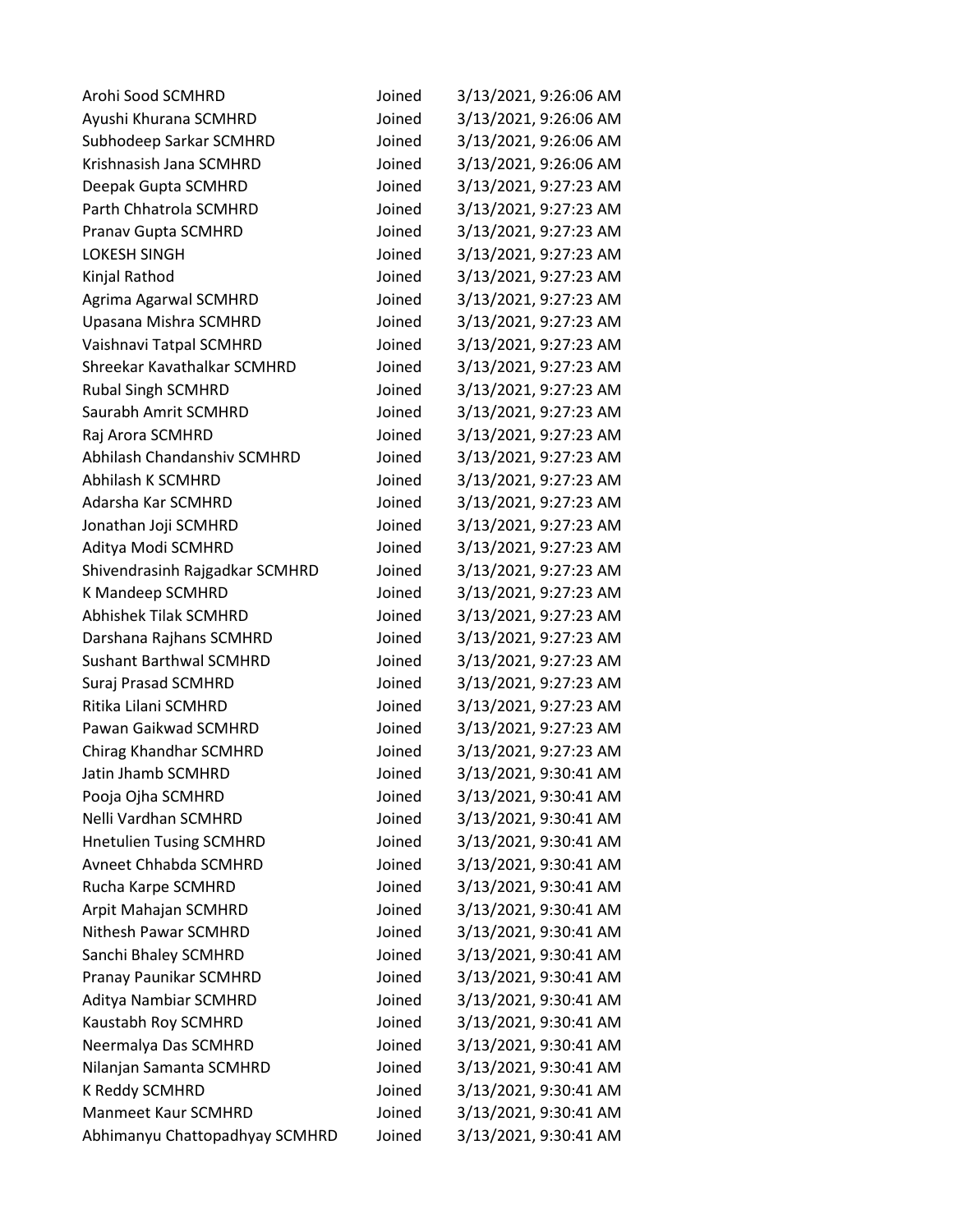| Ameya Khandekar SCMHRD      | Joined | 3/13/2021, 9:30:41 AM |
|-----------------------------|--------|-----------------------|
| Saurabh Junnarkar SCMHRD    | Joined | 3/13/2021, 9:30:41 AM |
| Pulagam Reddy SCMHRD        | Joined | 3/13/2021, 9:30:41 AM |
| Akshay Chandra              | Joined | 3/13/2021, 9:30:41 AM |
| Suhana R SCMHRD             | Joined | 3/13/2021, 9:30:41 AM |
| Anshita Chamria SCMHRD      | Joined | 3/13/2021, 9:30:41 AM |
| Y Nikhileshwara SCMHRD      | Joined | 3/13/2021, 9:30:41 AM |
| Shrishti Shilpkar SCMHRD    | Joined | 3/13/2021, 9:30:41 AM |
| <b>Akash Ghosh SCMHRD</b>   | Joined | 3/13/2021, 9:30:41 AM |
| Meghna Sharma SCMHRD        | Joined | 3/13/2021, 9:30:41 AM |
| Anusha Kanoj SCMHRD         | Joined | 3/13/2021, 9:30:41 AM |
| Manish Chopra SCMHRD        | Joined | 3/13/2021, 9:30:41 AM |
| Anita Bhatia SCMHRD         | Joined | 3/13/2021, 9:30:41 AM |
| Chaitanya Msvs SCMHRD       | Joined | 3/13/2021, 9:30:41 AM |
| <b>Ankur Kumar SCMHRD</b>   | Joined | 3/13/2021, 9:30:41 AM |
| <b>Jaswinder Pal SCMHRD</b> | Joined | 3/13/2021, 9:30:41 AM |
| Dimple Rai SCMHRD           | Joined | 3/13/2021, 9:30:41 AM |
| V Aravind SCMHRD            | Joined | 3/13/2021, 9:30:41 AM |
| <b>Anubhav Singh SCMHRD</b> | Joined | 3/13/2021, 9:30:41 AM |
| Tejasvi Soodan SCMHRD       | Joined | 3/13/2021, 9:30:41 AM |
| Agniv Dhar SCMHRD           | Joined | 3/13/2021, 9:30:41 AM |
| HARISH KUMAR SCMHRD         | Joined | 3/13/2021, 9:30:41 AM |
| Harsita Murarka SCMHRD      | Joined | 3/13/2021, 9:30:41 AM |
| Akshi Panwar SCMHRD         | Joined | 3/13/2021, 9:30:41 AM |
| Shubham Uniyal SCMHRD       | Joined | 3/13/2021, 9:30:41 AM |
| Aditi Sharma SCMHRD         | Joined | 3/13/2021, 9:30:41 AM |
| Aditi Sharma SCMHRD         | Left   | 3/13/2021, 9:30:41 AM |
| <b>Nishant Singh SCMHRD</b> | Joined | 3/13/2021, 9:30:41 AM |
| Vaishnavi Agrawal SCMHRD    | Joined | 3/13/2021, 9:30:41 AM |
| Mebalaaihun Law SCMHRD      | Joined | 3/13/2021, 9:30:41 AM |
| Hrishikesh Mazumdar SCMHRD  | Joined | 3/13/2021, 9:30:41 AM |
| James Baby SCMHRD           | Joined | 3/13/2021, 9:30:41 AM |
| <b>Saket Naik SCMHRD</b>    | Joined | 3/13/2021, 9:30:41 AM |
| <b>Amrit Nair SCMHRD</b>    | Joined | 3/13/2021, 9:30:41 AM |
| Priyanshi Bansal SCMHRD     | Joined | 3/13/2021, 9:30:41 AM |
| Namrata Mishra SCMHRD       | Joined | 3/13/2021, 9:30:41 AM |
| Sanyam Jain SCMHRD          | Joined | 3/13/2021, 9:30:41 AM |
| Sandesh Singh SCMHRD        | Joined | 3/13/2021, 9:30:41 AM |
| Mayon Kumar SCMHRD          | Joined | 3/13/2021, 9:30:41 AM |
| Nidhi Bhardwaj SCMHRD       | Joined | 3/13/2021, 9:30:41 AM |
| Atul 2020 SCMHRD            | Joined | 3/13/2021, 9:30:41 AM |
| Saatvik Dhawan SCMHRD       | Joined | 3/13/2021, 9:30:41 AM |
| <b>Akshit Chopra SCMHRD</b> | Joined | 3/13/2021, 9:30:41 AM |
| Meghatyay Sarkar SCMHRD     | Joined | 3/13/2021, 9:30:41 AM |
| Sakshi Yadav SCMHRD         | Joined | 3/13/2021, 9:30:41 AM |
| Sakshi Yadav SCMHRD         | Left   | 3/13/2021, 9:30:41 AM |
| Manish Saikia SCMHRD        | Joined | 3/13/2021, 9:30:41 AM |
|                             |        |                       |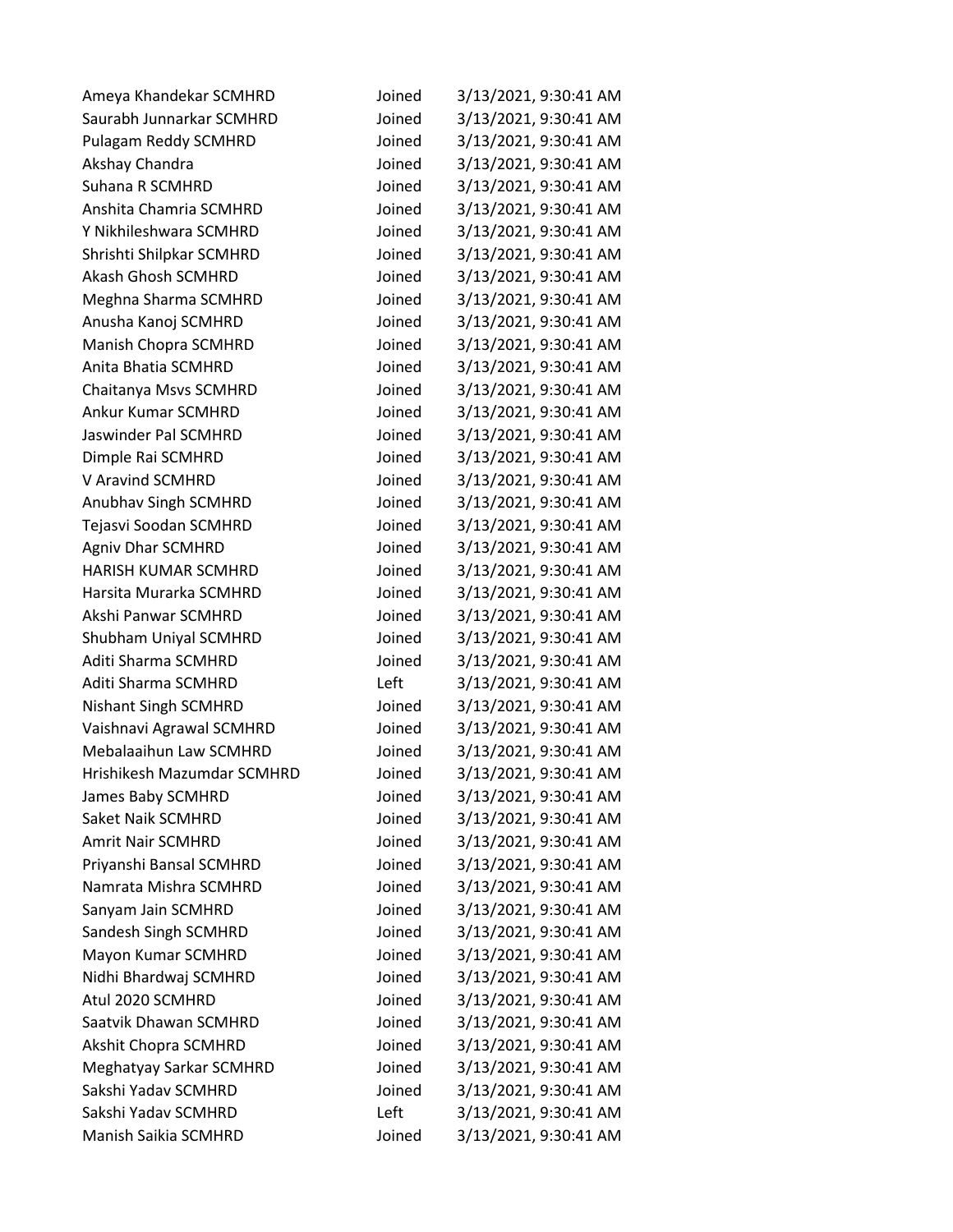| Lokendra Singh SCMHRD         | Joined | 3/13/2021, 9:30:41 AM |
|-------------------------------|--------|-----------------------|
| Aanchal Loshali SCMHRD        | Joined | 3/13/2021, 9:30:41 AM |
| Rishav Ranjan SCMHRD          | Joined | 3/13/2021, 9:30:41 AM |
| Samridhi Yadav SCMHRD         | Joined | 3/13/2021, 9:30:41 AM |
| Lakshay Malik SCMHRD          | Joined | 3/13/2021, 9:30:41 AM |
| Pratiksha Mishra SCMHRD       | Joined | 3/13/2021, 9:30:41 AM |
| <b>Arpit Singhal SCMHRD</b>   | Joined | 3/13/2021, 9:30:41 AM |
| <b>Sanad Meshram SCMHRD</b>   | Joined | 3/13/2021, 9:30:41 AM |
| Annashree Acharya SCMHRD      | Joined | 3/13/2021, 9:30:41 AM |
| Kalakuntla Nikhil SCMHRD      | Joined | 3/13/2021, 9:30:41 AM |
| <b>Chintan Dave SCMHRD</b>    | Joined | 3/13/2021, 9:30:41 AM |
| <b>Chintan Dave SCMHRD</b>    | Left   | 3/13/2021, 9:30:41 AM |
| <b>Tanshi Singh SCMHRD</b>    | Joined | 3/13/2021, 9:30:41 AM |
| Soumya Singh SCMHRD           | Joined | 3/13/2021, 9:30:41 AM |
| Soumya Singh SCMHRD           | Left   | 3/13/2021, 9:30:41 AM |
| Soumya Singh SCMHRD           | Joined | 3/13/2021, 9:30:41 AM |
| Anuj Wadhwa SCMHRD            | Joined | 3/13/2021, 9:30:41 AM |
| Archishman Pal SCMHRD         | Joined | 3/13/2021, 9:30:41 AM |
| Aayush Tyagi SCMHRD           | Joined | 3/13/2021, 9:30:41 AM |
| <b>Vikas Sethia SCMHRD</b>    | Joined | 3/13/2021, 9:30:41 AM |
| Shraddha Parekh SCMHRD        | Joined | 3/13/2021, 9:30:41 AM |
| <b>Tania Mathews SCMHRD</b>   | Joined | 3/13/2021, 9:30:41 AM |
| Aditya Nair SCMHRD            | Joined | 3/13/2021, 9:30:41 AM |
| <b>Pratik Samant SCMHRD</b>   | Joined | 3/13/2021, 9:30:41 AM |
| Alisa Basak SCMHRD            | Joined | 3/13/2021, 9:30:41 AM |
| Vishal L SCMHRD               | Joined | 3/13/2021, 9:30:41 AM |
| Kartik Singh SCMHRD           | Joined | 3/13/2021, 9:30:41 AM |
| Ayush Agarwal                 | Joined | 3/13/2021, 9:30:41 AM |
| Sidhant Saxena SCMHRD         | Joined | 3/13/2021, 9:30:41 AM |
| Yeshwanth G SCMHRD            | Joined | 3/13/2021, 9:30:41 AM |
| Jigyasa Malaviya SCMHRD       | Joined | 3/13/2021, 9:30:41 AM |
| Avi Jain SCMHRD               | Joined | 3/13/2021, 9:30:41 AM |
| Prakash Nigam SCMHRD          | Joined | 3/13/2021, 9:30:41 AM |
| Sujit Baghel SCMHRD           | Joined | 3/13/2021, 9:30:41 AM |
| Naman Agrawal SCMHRD          | Joined | 3/13/2021, 9:30:41 AM |
| Krisna Murari SCMHRD          | Joined | 3/13/2021, 9:30:41 AM |
| <b>Vikas Srivastva SCMHRD</b> | Joined | 3/13/2021, 9:30:41 AM |
| Rajdeep Pegu SCMHRD           | Joined | 3/13/2021, 9:30:41 AM |
| Prashant Gupta SCMHRD         | Joined | 3/13/2021, 9:30:41 AM |
| Prachi Jain SCMHRD            | Joined | 3/13/2021, 9:30:41 AM |
| <b>Susan Murmu SCMHRD</b>     | Joined | 3/13/2021, 9:30:41 AM |
| R Aniruudh SCMHRD             | Joined | 3/13/2021, 9:30:41 AM |
| Ayush Patel SCMHRD            | Joined | 3/13/2021, 9:30:41 AM |
| Keerthi Kiran SCMHRD          | Joined | 3/13/2021, 9:30:41 AM |
| Nikhil Vallabhapuram          | Joined | 3/13/2021, 9:30:41 AM |
| Shalaka Mahurkar SCMHRD       | Joined | 3/13/2021, 9:30:41 AM |
| Avnishkumar Bindal SCMHRD     | Joined | 3/13/2021, 9:30:41 AM |